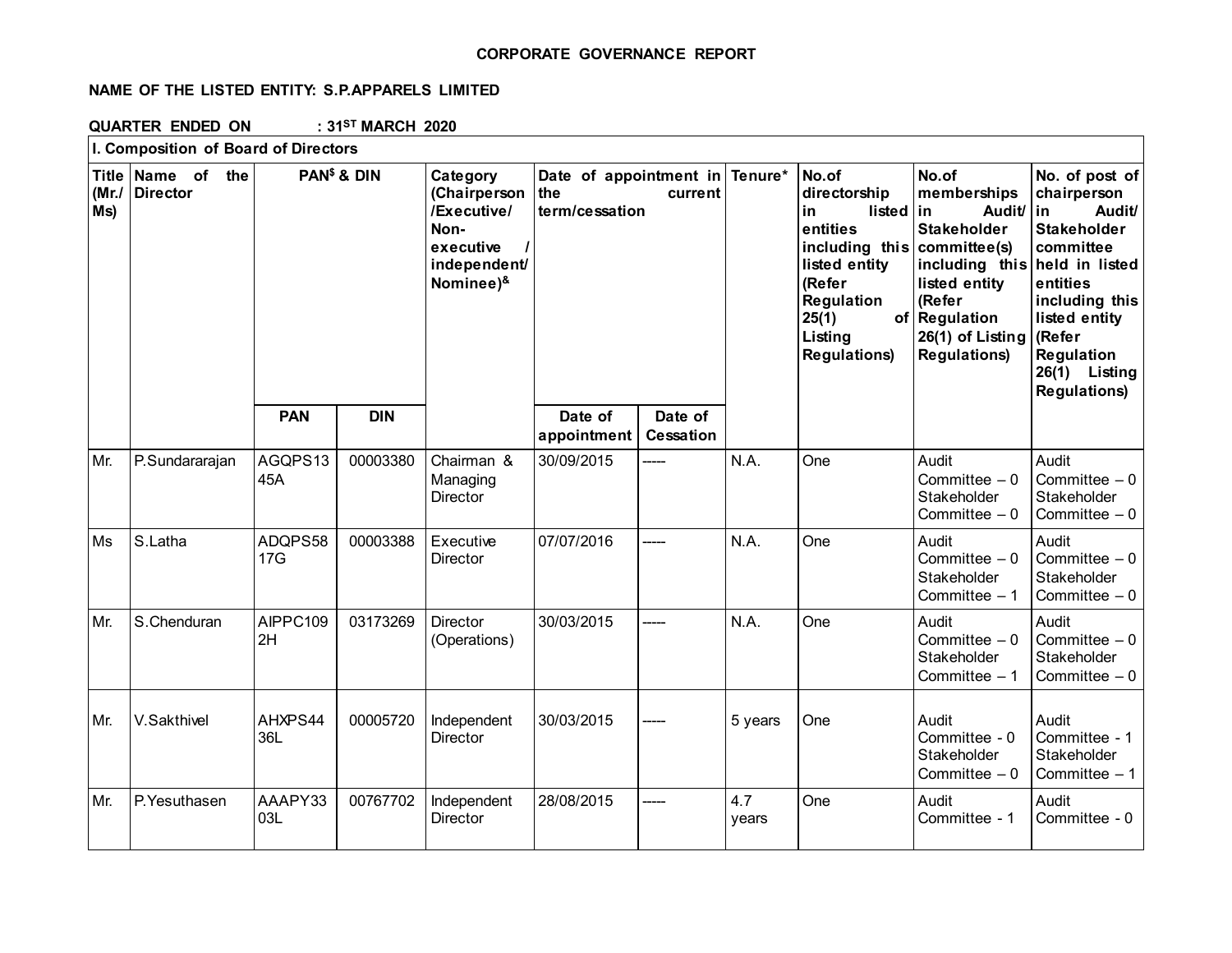|     |                        |                |          |                                |            |         |              |            | Stakeholder<br>l Committee – 0                           | Stakeholder<br>$\mathsf{I}$ Committee $-0$                                           |
|-----|------------------------|----------------|----------|--------------------------------|------------|---------|--------------|------------|----------------------------------------------------------|--------------------------------------------------------------------------------------|
| Mr. | IA.S. Anand<br>l Kumar | AEQPA31<br>73G | 00058292 | Independent<br><b>Director</b> | 13/11/2015 | ------- | 4.4<br>years | Two        | Audit<br>Committee - 1<br>Stakeholder<br>Committee $-0$  | <b>Audit</b><br><b>I</b> Committee - 1<br>Stakeholder<br>$\mathsf{I}$ Committee $-0$ |
| Mr. | IG.<br>l Ramakrishnan  | AAAPR21<br>89M | 06552357 | Independent<br><b>Director</b> | 13/11/2015 | ------  | 4.4<br>year  | <b>One</b> | Audit<br>Committee - 0<br>Stakeholder<br>l Committee – 0 | <b>Audit</b><br>l Committee – 0<br>Stakeholder<br>I Committee - 0                    |

**\$** Pan number of any director would not be displayed on the website of Stock Exchange.

**&** Category of directors means executive/non-executive/independent/nominee. If a director fits into more than one category write all categories separating them with hyphen.

\* To be filled only for Independent Director. Tenure would mean total period from which independent director is serving on Board of Directors of the listed entity in continuity without any cooling off period.

| II. Composition of Committees                |                           |                                                                             |  |  |
|----------------------------------------------|---------------------------|-----------------------------------------------------------------------------|--|--|
| <b>Name of Committee</b>                     | Name of Committee members | Category<br>(Chairperson/Executive/Non-<br>Executive/Independent/Nominee)\$ |  |  |
| 1. Audit Committee                           | 1.Mr.V.Sakthivel          | Independent Director - Chairman                                             |  |  |
|                                              | 2.Mr.P. Yesuthasen        | Independent Director                                                        |  |  |
|                                              | 3.Mr.A.S.Anand Kumar      | Independent Director                                                        |  |  |
| 2. Nomination & Remuneration Committee       | 1. Mr. G. Ramakrishnan    | Independent Director - Chairman                                             |  |  |
|                                              | 2. Mr. V. Sakthivel       | Independent Director                                                        |  |  |
|                                              | 3.Mr.P. Yesuthasen        | Independent Director                                                        |  |  |
| 3. Risk Management Committee (if applicable) | 1.Mr.P.Sundararajan       | Managing Director - Chairman                                                |  |  |
|                                              | 2. Mr. P. Yesuthasen      | Independent Director                                                        |  |  |
|                                              | 3.Mr.S.Chenduran          | Director (Operations)                                                       |  |  |
| 4. Stakeholders Relationship Committee       | 1. Mr. V. Sakthivel       | Independent Director - Chairman                                             |  |  |
|                                              | 2.Mrs.S.Latha             | <b>Executive Director</b>                                                   |  |  |
|                                              | 3. Mr. S. Chenduran       | Director (Operations)                                                       |  |  |
| 5. Corporate Social Responsibility Committee | 1.Mr. P.Sundararajan      | Managing Director - Chairman                                                |  |  |
|                                              | 2.Mrs.S.Latha             | <b>Executive Director</b>                                                   |  |  |
|                                              | 3.Mr. V.Sakthivel         | Independent Director                                                        |  |  |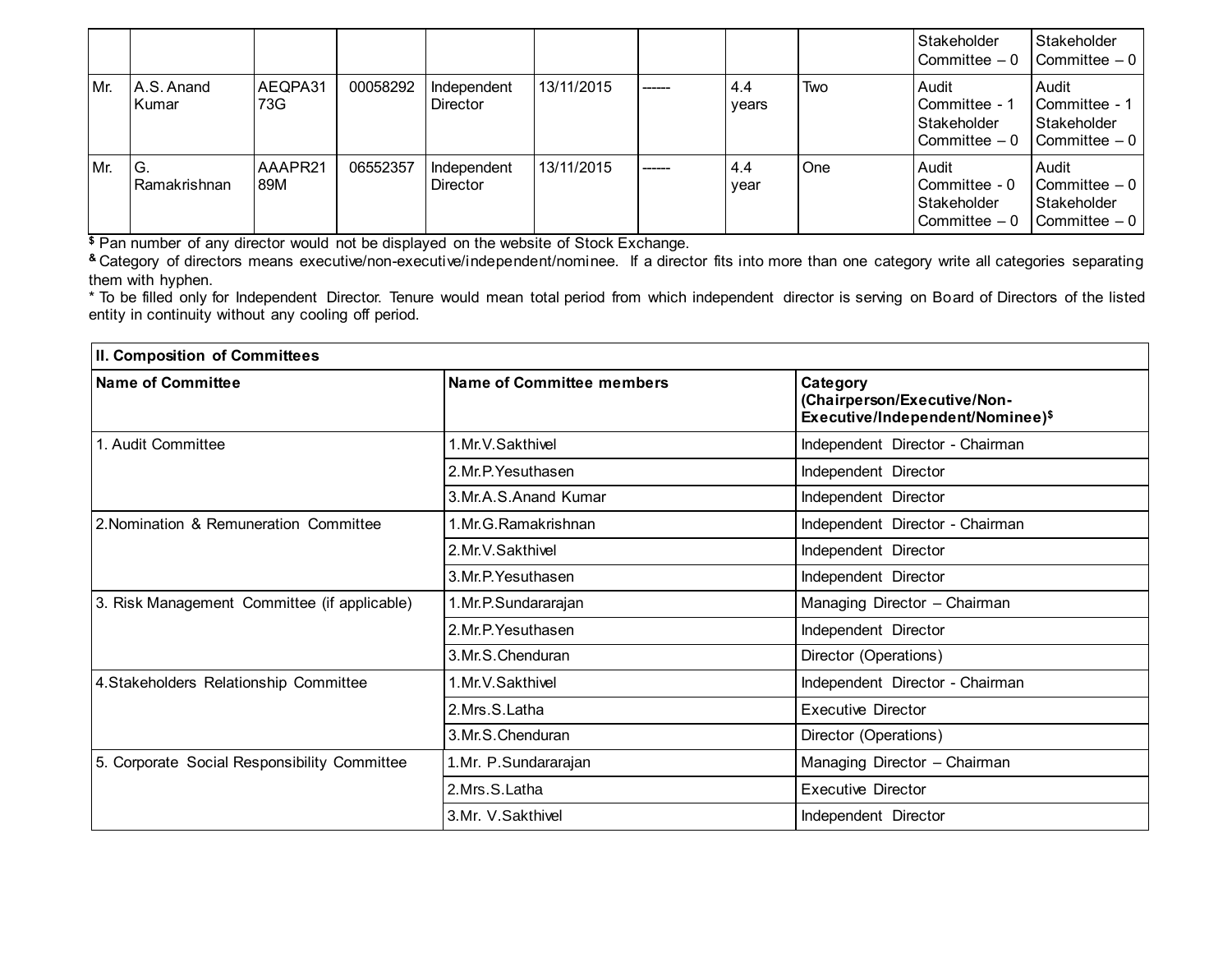<sup>&</sup> Category of directors means executive/non-executive/independent/nominee. If a director fits into more than one category write all categories separating them with hyphen.

| <b>III. Meeting of Board of Directors</b>                     |                                                        |                                                                |  |  |
|---------------------------------------------------------------|--------------------------------------------------------|----------------------------------------------------------------|--|--|
| Date(s) of Meeting (if any) in the previous<br><b>quarter</b> | Date(s) of Meeting (if any) in the relevant<br>quarter | Maximum gap between any two consecutive (in<br>number of days) |  |  |
| 14/11/2019                                                    | 123/01/2020                                            | 69 days gap between 14.11.2019 and 23.01.2020                  |  |  |
|                                                               | 14/02/2020                                             | 21 days gap between 23.01.2020 and 14.02.2020                  |  |  |

| IV. Meeting of Committees                                      |                                                       |                                                                |                                                                           |  |  |
|----------------------------------------------------------------|-------------------------------------------------------|----------------------------------------------------------------|---------------------------------------------------------------------------|--|--|
| Date(s) of meeting of the<br>committee in the relevant quarter | <b>Whether requirement of Quorum</b><br>met (details) | Date(s) of meeting of the<br>committee in the previous quarter | Maximum gap between any two<br>consecutive meetings in number<br>of days* |  |  |
| Audit Committee                                                |                                                       |                                                                |                                                                           |  |  |
| 14/02/2020                                                     | Yes                                                   | 14/11/2019                                                     | 91 days                                                                   |  |  |
| Stakeholders Relationship<br>Committee                         |                                                       |                                                                |                                                                           |  |  |
| 20/01/2020                                                     | Yes                                                   | 10/10/2019                                                     | 101 days                                                                  |  |  |
| &<br>Remuneration<br>Nomination<br>Committee                   |                                                       |                                                                |                                                                           |  |  |
| 14/02/2020                                                     | Yes                                                   | <b>NA</b>                                                      |                                                                           |  |  |
| Risk Management Committee                                      |                                                       |                                                                |                                                                           |  |  |
| 14/02/2020                                                     | Yes                                                   | <b>NA</b>                                                      |                                                                           |  |  |
| Corporate Social Responsibility<br>Committee                   | Yes                                                   | <b>NA</b>                                                      |                                                                           |  |  |
| 14/02/2020                                                     |                                                       |                                                                |                                                                           |  |  |
| Independent Directors Meeting<br>14/02/2020                    | Yes                                                   | <b>NA</b>                                                      | ----                                                                      |  |  |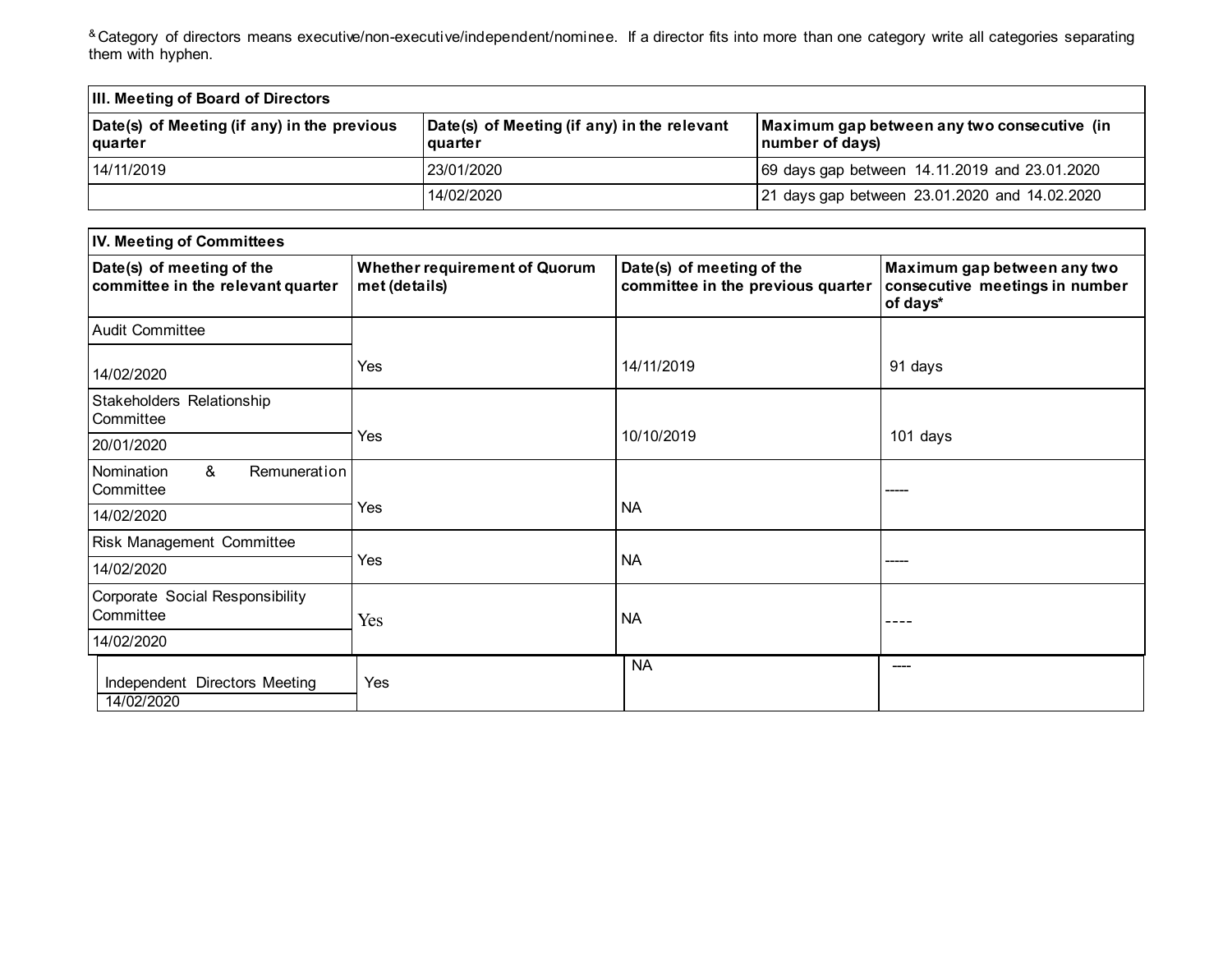\*This information has to be mandatorily be given for audit committee, for rest of the committees giving this information is optional.

| V. Related Party Transactions                                                                                    |                                               |
|------------------------------------------------------------------------------------------------------------------|-----------------------------------------------|
| Subject                                                                                                          | Compliance Status (Yes/No/NA)refer note below |
| Whether prior approval of audit committee obtained                                                               | Yes                                           |
| Whether shareholder approval obtained for material RPT                                                           | <b>NA</b>                                     |
| Whether details of RPT entered into pursuant to omnibus approval have been reviewed by Audit<br><b>Committee</b> | Yes                                           |

### **Note:**

1. In the column "Compliance Status", compliance or non-compliance may be indicated by Yes/No/N.A. For Example, if the board has been composed in accordance with the requirements of Listing Regulations, "Yes" may be indicated. Similarly, in case the Listed Entity has no related party transactions, the words "N.A." may be indicated.

2. If status is "No" details of non-compliance may be given here.

## **VI. Affirmations**

1. The Composition of Board of Directors is in terms of SEBI (Listing obligations and Disclosure Requirements) Regulations, 2015. - Yes

2. The composition of the following committees is in terms of SEBI (Listing obligations and Disclosure Requirements) Regulations, 2015

- a. Audit Committee Yes
- b. Nomination & Remuneration Committee Yes
- c. Stakeholders relationship Committee Yes
- d. Risk Management Committee (applicable to the top 500 listed entities) NA

3. The committee members have been made aware of their powers, role and responsibilities as specified in SEBI (Listing obligations and Disclosure Requirements) Regulations, 2015. - Yes

4. The meetings of the board of directors and the above committees have been conducted in the manner as specified in SEBI (Listing obligations and Disclosure Requirements) Regulations, 2015. - Yes

5. a. This report and/or the report submitted in the previous quarter has been placed before Board of Directors. - Yes

b. Any comments/observations/advance of Board of Directors may be mentioned here. - ---

### **For S.P.Apparels Limited**

**Sd/-**

**K.Vinodhini Company Secretary and Compliance Officer**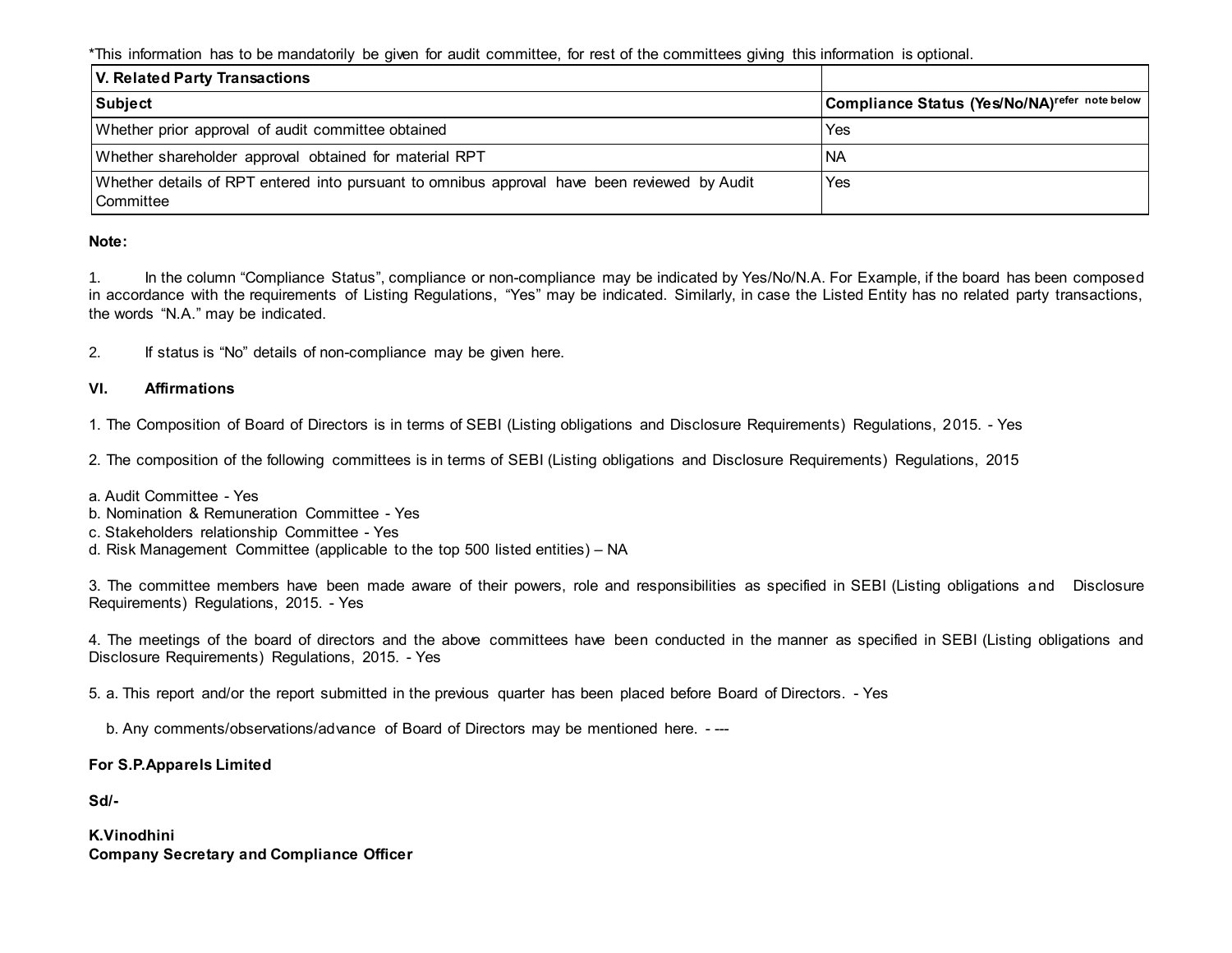#### **Format to be submitted by listed entity at the end of Financial Year 2019-20 (For the Whole of Financial Year)**

| I. Disclosure on website in terms of Listing Regulations                                                                                                                                   |                                                       |  |  |  |
|--------------------------------------------------------------------------------------------------------------------------------------------------------------------------------------------|-------------------------------------------------------|--|--|--|
| <b>Item</b>                                                                                                                                                                                | <b>Compliance status (Yes/No/NA)</b> refer note below |  |  |  |
| Details of business                                                                                                                                                                        | Yes                                                   |  |  |  |
| Terms and conditions of appointment of independent directors                                                                                                                               | Yes                                                   |  |  |  |
| Composition of various committees of board of directors                                                                                                                                    | Yes                                                   |  |  |  |
| Code of conduct of board of directors and senior management<br>personnel                                                                                                                   | Yes                                                   |  |  |  |
| Details of establishment of vigil mechanism/ Whistle Blower policy                                                                                                                         | Yes                                                   |  |  |  |
| Criteria of making payments to non-executive directors                                                                                                                                     | Yes                                                   |  |  |  |
| Policy on dealing with related party transactions                                                                                                                                          | Yes                                                   |  |  |  |
| Policy for determining 'material' subsidiaries                                                                                                                                             | Yes                                                   |  |  |  |
| Details of familiarization programmes imparted to independent<br>directors                                                                                                                 | Yes                                                   |  |  |  |
| Contact information of the designated officials of the listed entity who<br>are responsible for assisting and handling investor grievances                                                 | Yes                                                   |  |  |  |
| email address for grievance redressal and other relevant details                                                                                                                           | Yes                                                   |  |  |  |
| <b>Financial results</b>                                                                                                                                                                   | Yes                                                   |  |  |  |
| Shareholding pattern                                                                                                                                                                       | Yes                                                   |  |  |  |
| Details of agreements entered into with the media companies and/or<br>their associates                                                                                                     | <b>NA</b>                                             |  |  |  |
| Schedule of analyst or institutional investor meet and presentations<br>made by the listed entity to analyst or institutional investor<br>simultaneously with submission to Stock Exchange | Yes                                                   |  |  |  |
| Advertisement as per Regulation 47(1)                                                                                                                                                      | Yes                                                   |  |  |  |
| Credit Rating or revision in credit rating obtained                                                                                                                                        | Yes                                                   |  |  |  |
| Separate audited financials of Listed Entity of each subsidiary of the<br>listed entity in respect of relevant financial Year                                                              | Yes                                                   |  |  |  |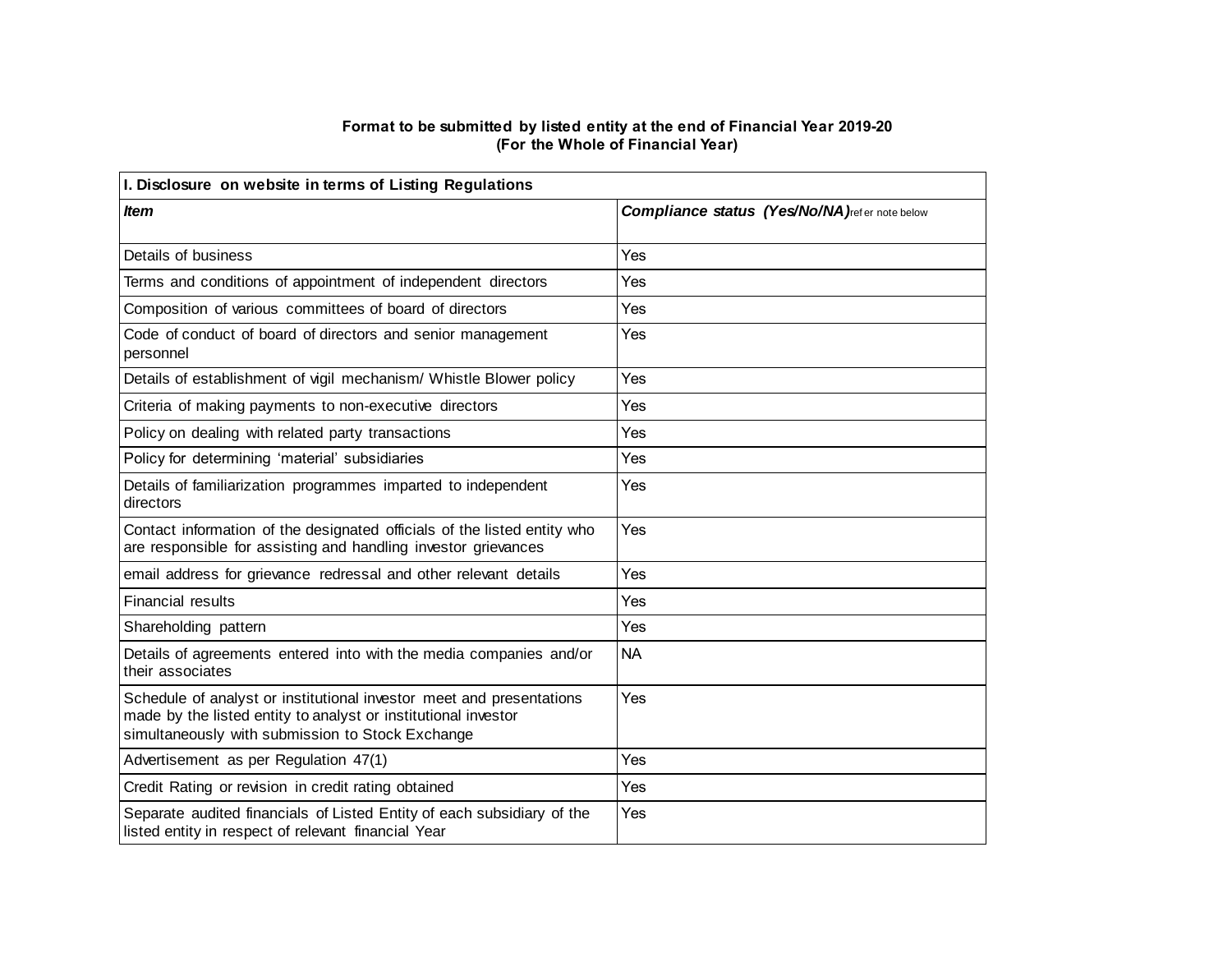| Whether Company has provided information under separate section<br>on its website as per Regulation 46(2) | Yes       |
|-----------------------------------------------------------------------------------------------------------|-----------|
| Materiality Policy as per Regulation 30                                                                   | Yes       |
| Dividend Distribution Policy                                                                              | <b>NA</b> |
| It is certified that these content on the website of the listed entity are<br>correct                     | Yes       |
| New name and the old name                                                                                 | <b>NA</b> |

# **II Annual Affirmations**

| <b>Particulars</b>                                                                                                   | <b>Regulation Number</b>       | <b>Compliance status (Yes/No/NA)</b> refer note below |
|----------------------------------------------------------------------------------------------------------------------|--------------------------------|-------------------------------------------------------|
| Independent director(s) have been appointed in terms of<br>specified criteria of 'independence' and/or 'eligibility' | $16(1)(b)$ & $25(6)$           | Yes                                                   |
| Board composition                                                                                                    | 17(1)                          | Yes                                                   |
| Meeting of Board of directors                                                                                        | 17(2)                          | Yes                                                   |
| Review of Compliance Reports                                                                                         | 17(3)                          | Yes                                                   |
| Plans for orderly succession for appointments                                                                        | 17(4)                          | Yes                                                   |
| Code of Conduct                                                                                                      | 17(5)                          | Yes                                                   |
| Fees/compensation                                                                                                    | 17(6)                          | Yes                                                   |
| Minimum Information                                                                                                  | 17(7)                          | Yes                                                   |
| Compliance Certificate                                                                                               | 17(8)                          | Yes                                                   |
| Risk Assessment & Management                                                                                         | 17(9)                          | Yes                                                   |
| Performance Evaluation of Independent Directors                                                                      | 17(10)                         | Yes                                                   |
| <b>Composition of Audit Committee</b>                                                                                | 18(1)                          | Yes                                                   |
| Meeting of Audit Committee                                                                                           | 18(2)                          | Yes                                                   |
| Composition of nomination & remuneration committee                                                                   | $19(1)$ & (2)                  | Yes                                                   |
| Composition of Stakeholder Relationship Committee                                                                    | $20(1)$ & $(2)$                | Yes                                                   |
| Composition and role of risk management committee                                                                    | 21(1), (2), (3), (4)           | Yes                                                   |
| Vigil Mechanism                                                                                                      | 22                             | Yes                                                   |
| Policy for related party Transaction                                                                                 | $23(1), (5), (6), (7)$ & $(8)$ | Yes                                                   |
| Prior or Omnibus approval of Audit Committee for all related<br>party transactions                                   | 23(2), (3)                     | Yes                                                   |